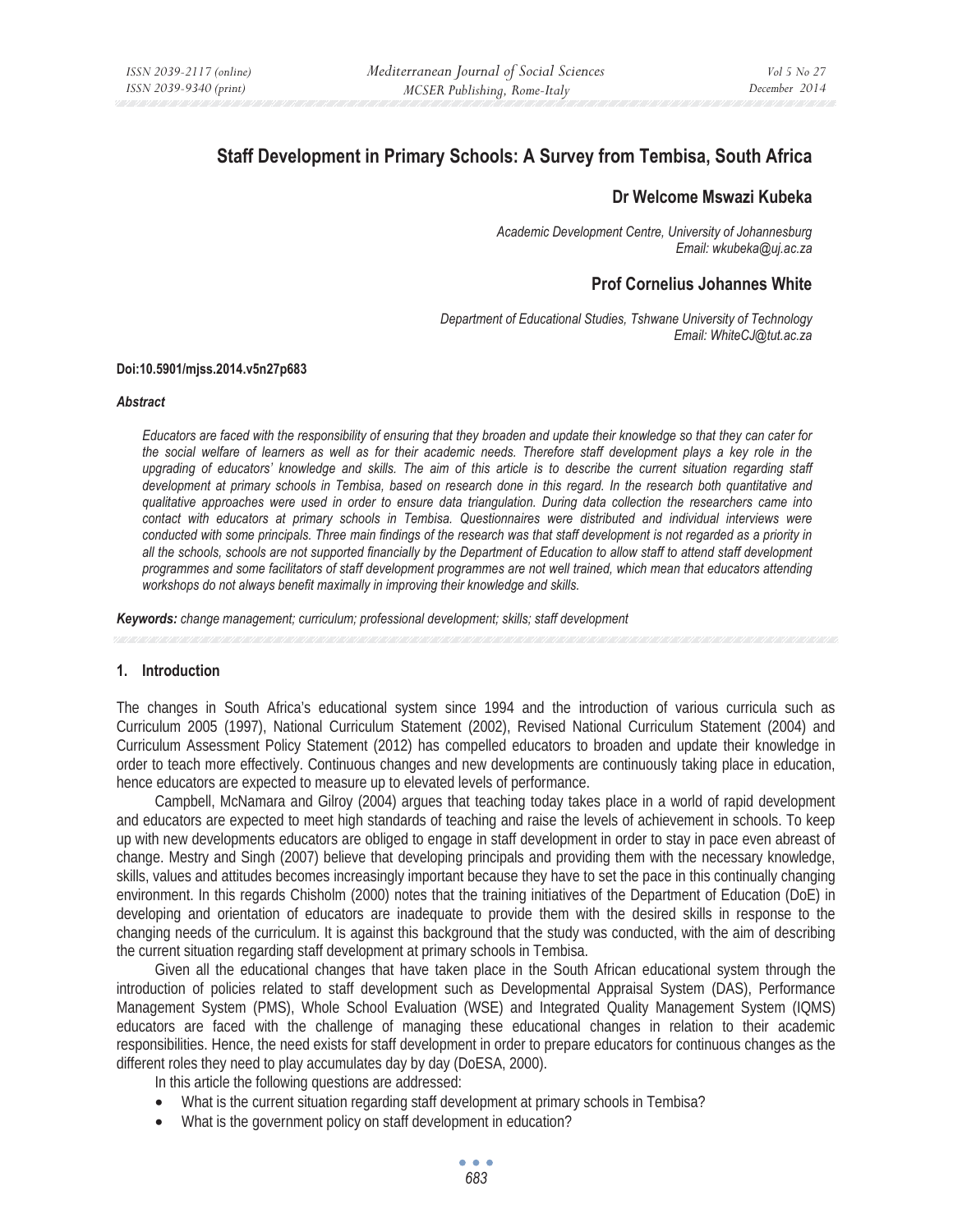• What effect does the implementation of staff development programmes have on primary schools in Tembisa?

# **2. Area Description for the Study**

South Africa is one of 55 states in the continent of Africa and is located at the southern tip of the continent. The country has an estimated population of about 51, 8 million people and its capital city is Pretoria (SSA, 2012). South Africa is divided into nine provinces, which are Eastern Cape, Free State, Gauteng, KwaZulu-Natal, Limpopo, Mpumalanga, Northern Cape, North West and Western Cape. Each province is further demarcated into municipalities and each municipality is made up of various cities with townships associated to each city. This study was conducted in Gauteng Province in a municipality called Ekurhuleni Metropolitan Municipality which is one of the 15 municipalities in Gauteng Province. Ekurhuleni Metropolitan Municipality has nine cities with their accompanied townships. Hence this study was conducted in Tembisa which city is Kempton Park.

The education system in South Africa is divided into two departments, that is, the Department of Basic Education and Department of Higher Education. The schools in South Africa are classified into primary and secondary which falls under the Ministry of Basic Education. The Further Education and Training Colleges and Universities are the responsibilities of the Ministry of Higher Education. The primary schools career consists of three phases, which are Foundation phase (Grades  $1 - 3$ ), Intermediate phase (Grades  $4 - 6$ ) and Senior phase (Grades  $7 - 12$ ). Even though grade 7 falls under the category of senior phase they are housed in primary schools.

The schools in each province are grouped into districts. In Gauteng Province there are 15 school districts under the jurisdiction of the Gauteng Department of Education. The 30 primary schools in Tembisa where this study was conducted fall under Ekurhuleni North, a district in Gauteng Department of Education.

# **3. Research Methodology**

# *3.1 Participants*

A population is the entire set of objects or people that are the focus of the research and about which the researcher wants to determine some characteristics (Bless & Higson-Smith, 2000). The population for this study consisted of all 30 principals, 36 deputy principals, 111 heads of departments and 644 educators from the 30 primary schools in Tembisa.

# *3.2 Sampling procedure and size*

For the quantitative sample, probability sampling was used in which every member of the population had a chance of being selected for the sampling (Wiersma, 2000). Probability sampling is based on the idea that the people who are chosen to form part of the sample are chosen because the researchers have some notion of the probability that this will be a representative cross-section of people in the whole population being studied (Denscombe, 2003). The number of staff members sampled were 447. According to Stoker (1985, as cited in Vermeulen, 1998) for a population of 821 the sample should be 100, therefore a sample of 447 seemed appropriate, as it constitutes 54,4% of the population. The researchers used stratified random sampling to select the educators as participants (Du Plooy, 2001). There are 30 primary schools in Tembisa, from which the following subjects were drawn: 30 principals, 36 deputy principals, 111 heads of departments and 270 educators. The 270 educators were sampled through probability sampling using these strata: foundation phase educators 91, intermediate phase educators 112 and senior phase educators 67.

The researchers, in selecting sample for the qualitative part of this study, used purposive sampling. Purposive sampling indicates a selection of participants based on the characteristics of units, sites or individuals relevant to the research problem (Wiersma, 2000). For the research that formed the basis of this article, the criteria for the selection of participants were based on the teaching and management experience of the respondents and their proximity. For this research six principals from the primary schools in Tembisa were selected.

# **4. Data Collection Method**

A questionnaire was used to collect quantitative data regarding biographical information and Likert-scales type items to determine perceptions about staff development among respondents. The Likert-scales type items were devised to determine the current situation regarding staff development at primary schools in Tembisa. Participants were asked questions on their current experiences regarding staff development at their respective schools. From the 447 distributed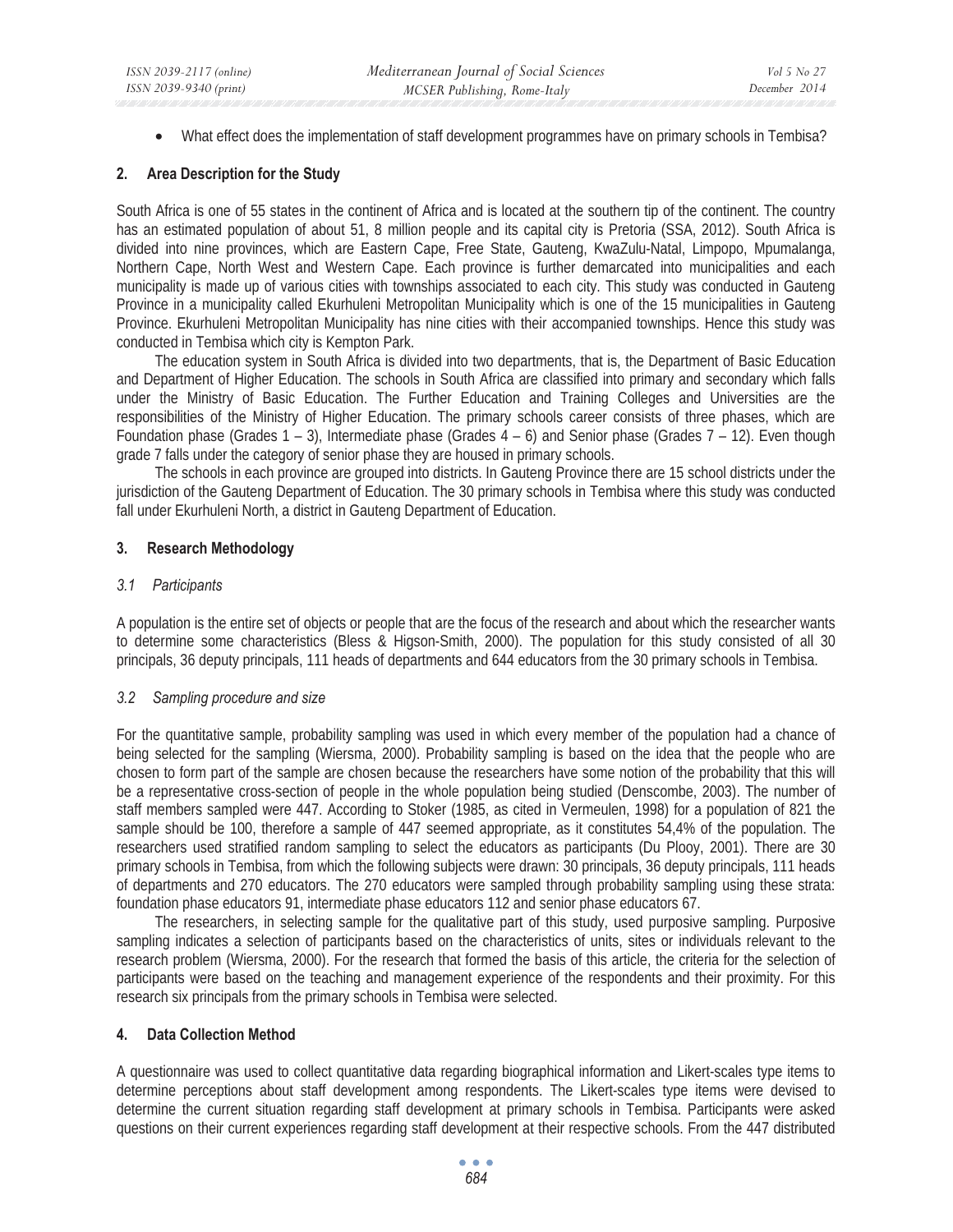questionnaires, 316 were received back. This represents a 61% response rate, which was acceptable and enabled us to draw a valid and reliable conclusion. An interview schedule was developed to collect qualitative data from primary school principals. The questions asked during the interviews were aimed at determining participants' perceptions about staff development in schools.

# *4.1 Reliability and validity of the research*

Triangulation combines quantitative and qualitative research approaches (Cooper & Schindler, 2006). According to Cooper and Schindler (2006) the findings from qualitative and quantitative research may be combined to increase the perceived quality of research.

Denscombe (2003) states that in the classic meaning of reliability, the criterion of reliability is whether the research instruments are neutral in their effect, and would measure the same result when used on other occasions (applied to the same object). Reliability is a measure that gives the same answer when tested at different times and is concerned with consistency of measures (Du Plooy, 2001; Babbie & Monton, 2002). To ensure quantitative reliability, the researchers piloted the questionnaire to a primary school. The reason for the piloting of the questionnaire to this selected primary school and not the schools where research was to be conducted was to avoid tainting the outcome. A tape recorder was used to record the interviews. The tape recorded interviews were transcribed and after that transcriptions were given to the participants to check whether they corresponded with what was said.

For Denscombe (2003) validity means that the data and methods are right. Validity holds the notion that the data reflect the truth and reality and cover crucial matters. He further mentions that validity addresses the questions, "Are we measuring suitable indicators of the concept and are we getting accurate results?" Babbie and Mounton (2002) mentions that validity refers to whether an instrument actually measures what it is supposed to measure given the context in which it is applied. In ensuring quantitative validity the questionnaire had the following characteristics, the questions were simple, brief and relevant to the problem; the number of questions were kept to the minimum and arranged in an orderly manner from simple to complex and simple language was used (McMillan & Schumacher, 2000). To ensure qualitative validity the researcher conducted in-depth interviews in a natural setting to reflect the reality of the study. Questions in the interview schedule were phrased according to the participants' language proficiency and during the interviews, when the participants did not understand questions; the researchers explained to them so as to ensure mutual understanding between the interviewer and interviewee.

# *4.2 Ethical considerations*

The purpose of the study was clearly explained to all participants and they were also informed that their participation was voluntarily. Confidentially and anonymity were assured during the data collection process. The permission for this study was obtained from the Gauteng Department of Education in South Africa.

# **5. Results and Discussion**

#### *5.1 Findings based on quantitative data*

Section A of the questionnaire dealt with the biographical information of the respondents and frequencies and percentages were used to describe characteristics of the data. Table 1 gives an indication of the gender distribution of the respondents.

#### **Table 1:** *Gender distribution of respondents*

| Gender | <b>Frequencies</b> | Percentage |
|--------|--------------------|------------|
| Female | 236                | 75         |
| Male   | 80                 | nε<br>دعه  |
| Total  | 316                | 100        |

According to Table 1, the majority of the respondents (75%) were female and this could be due to the fact that the study was conducted in primary schools. This results are in line with the fact that in South Africa there are too many females than males.

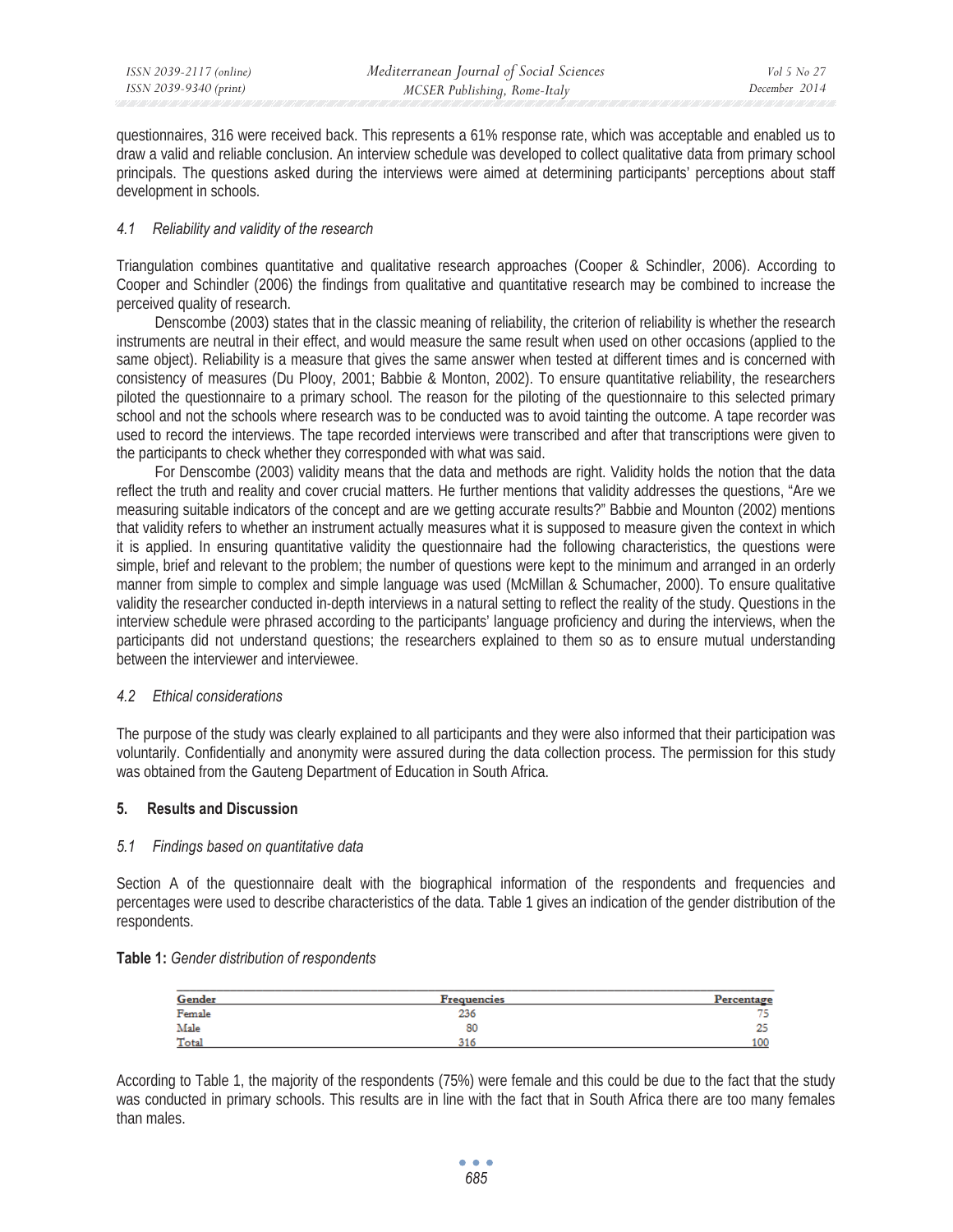#### **Table 2:** *Age of the respondents*

| Age              | <b>Frequencies</b> | Percentage |
|------------------|--------------------|------------|
| Younger than 30  |                    |            |
| $31 - 40$ yrs.   | 119                | 38         |
| $41 - 50$ yrs.   | 129                | 61         |
| 51 yrs. and over | 63                 | 20         |
| Total            | 316                | 100        |

Table 2 indicates the age of respondents. Data represented in Table 2 indicate that there were fewer respondents who are 30 years and younger (2%) who participated in the study. The majority of respondents were older than 41 years (40%). The figures in Table 2 further show that 60% of the respondents fell within the range of 41-51 years and above, which suggest that, this was an experienced group of respondents in the teaching profession. In Table 3, the positions of the respondents are indicated.

#### **Table 3:** *Positions of respondents*

| <b>Positions</b>               | <b>Frequencies</b> | Percentage |
|--------------------------------|--------------------|------------|
| Principal and Deputy Principal | 60                 | 19         |
| Head of Department             | 62                 | 20         |
| Educators                      | 194                | 61         |
| Total                          | 316                | 100        |

The data outlined in Table 3 indicate that 39% of the respondents are in managerial positions, i.e. post levels two to four, which include principals, deputy principals and head of departments. The majority of respondents (61%) occupy post level one positions, which include senior educators and educators. The ratio of Head of Department to educator is **one to four**, this means that there is a HOD for every four educators and given the demands of the new curriculum, this has a negative impact on the schools in relation to staff development, since head of departments have to manage a large number of subordinates.

#### **Table 4:** *Teaching experience of respondents*

| <b>Teaching</b> years | <b>Frequencies</b> | Percentage |
|-----------------------|--------------------|------------|
| $1 - 10$ years        | 80                 | 25         |
| $11 - 20$ years       | 130                | 41         |
| $21 - 30$ years       | 78                 | 25         |
| 31 years and more     | 28                 | 9          |
| Total                 | 316                | 100        |

Table 4 indicates that, the majority of respondents (75%) in the study had more than 15 years of teaching experience. This is of significance for this study because it means that the majority of respondents were trained long before the introduction of the new curriculum in 1997. This underlines the importance of staff development to upgrade the knowledge of the educators continuously to enable them to adapt to new ways of teaching since the curriculum have changed several times since the introduction of the Curriculum 2005 in 1997 after the beginning of the new democratic dispensation in South Africa in 1994.

In Table 5, the highest educational qualifications of respondents are indicated.

#### **Table 5:** *Qualifications of respondents*

| Qualifications                                     | <b>Frequencies</b> | Percentage |
|----------------------------------------------------|--------------------|------------|
| Grade 12 plus a Teachers' Diploma                  |                    |            |
| Teachers' Diploma and/or Further Education Diploma | 129                | 41         |
| Bachelors' Degree                                  | 54                 |            |
| Honours and/or Masters' Degree                     |                    | 15         |
| Total                                              | 316                | 100        |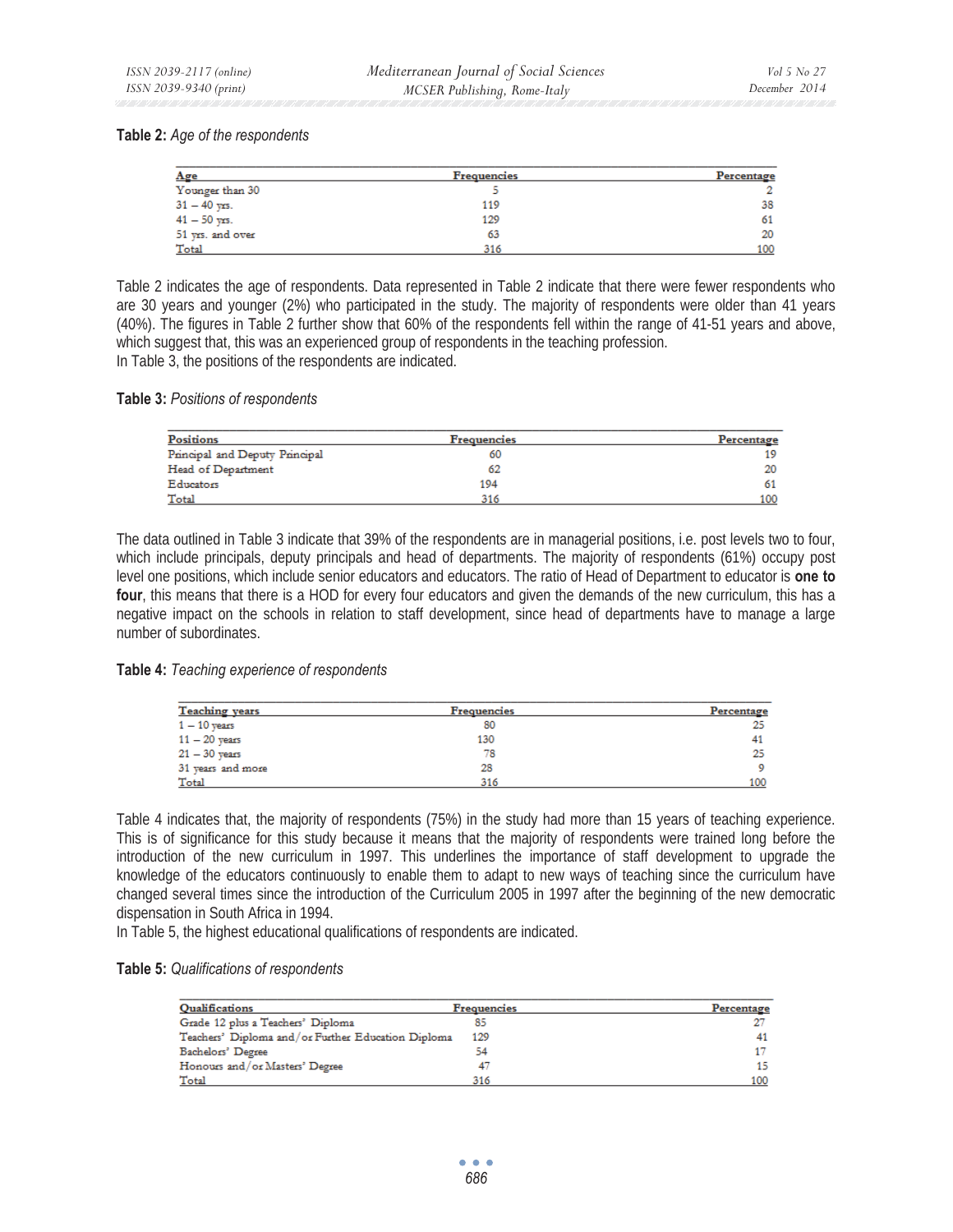| ISSN 2039-2117 (online) | Mediterranean Journal of Social Sciences | Vol 5 No 27   |
|-------------------------|------------------------------------------|---------------|
| ISSN 2039-9340 (print)  | MCSER Publishing, Rome-Italy             | December 2014 |

In Table 5 it can be seen that the largest group has teacher diplomas and further education diplomas (68%). Respondents with bachelor degrees made up 17%. A small percentage of the respondents (15%) have honours and master's degrees. The norms and standards as outlined in the Committee on Teacher Education Policy (COTEP) document indicate that the educators need to demonstrate the role of being lifelong learners. Therefore the educators should develop the competencies of being familiar with current educational development and curriculum development (DoESA, 2000**)**. The researchers agree that the educational qualifications of educators play a crucial role in the understanding of the curriculum content and terminology, hence the importance of staff development.

In Section B of the questionnaire the Likert-scale was used to describe the current situation regarding staff development at primary schools in Tembisa. The respondents were expected to indicate their responses according to the scales of 1. Strongly Agree (SA); 2. Agree (A); 3. Disagree (D) and 4. Strongly Disagree (SD). The following are the themes that were identified as significant:

The involvement of educators in staff development

### **Table 6:** *Educators involvement in staff development*

| Variable                                                                         | Total | SA (%) |  |  |
|----------------------------------------------------------------------------------|-------|--------|--|--|
| In my school educators are involved in designing<br>staff development programmes | 316   |        |  |  |

Responses to this statement revealed that the majority of the educators in the study (71%) did not agree that staff members are involved in designing staff development programs (SDPs). Educators not being involved in designing SDPs may lead to the designed SDPs not addressing the needs of the school. According to the argument posed by Baloyi (2005), a staff development programme of good quality is an important avenue for updating and expanding educators' knowledge and skills and it built on the strengths that educators already have, hence their involvement is important. Policy on staff development

# **Table 7:** *Government policy on staff development*

| Variable                                                                      | Total | SA (%) | $C\omega$ | SD |
|-------------------------------------------------------------------------------|-------|--------|-----------|----|
| In my school educators are aware of government<br>policy on staff development |       |        |           |    |

According to Table 7, the majority of respondents (78%) agreed that in their schools' educators are aware of the government policy on staff development whereas, 22% of the respondents indicated that in their schools educators are not aware of the government policy on staff development. This may lead to educators resisting change because of misinformation or poor communication. This happens despite the argument posed by Nkabinde (2006), that the staff development policy should be a written document stating the direction the school is aiming to take so as to empower educators with skills and knowledge. In drafting the policy document, all participants' areas of concern should be taken into account. Involving everybody will ensure that the policy or decisions are respected. Educators' formal training

# **Table 8:** *The linking of staff development with educators' formal training*

| Variable                                                                    | Total | SA(%) | C%) |    |
|-----------------------------------------------------------------------------|-------|-------|-----|----|
| In my school staff development is linked<br>with educators' formal training | 316   |       |     | 48 |

The majority of respondents (62%) in Table 8 agree that in their schools' staff development is not linked with educators' formal training. This is bound to have a negative impact on educators' best teaching practices, since educators are unable to implement the curriculum as expected. In this regard Grobler, Warnich, Carrel, Elbert and Hatfield (2002) state that the purpose of staff development is to improve employees' performance, update their skills and avoid managerial obselence. They further mention that its purpose is to solve organizational problems; to be used for the orientation of new employees; to prepare for promotion and managerial succession and to satisfy personal growth.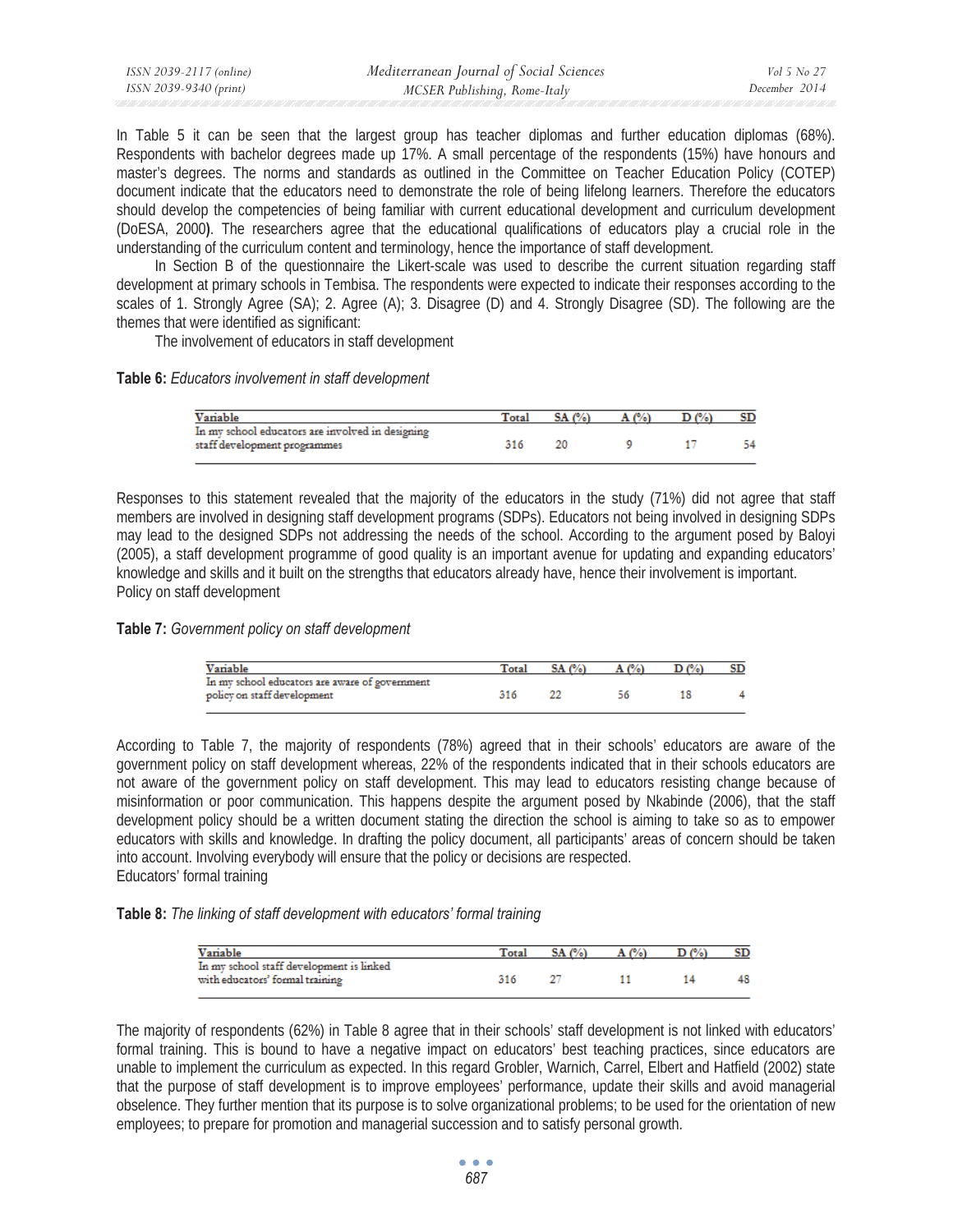The impact of staff development on teaching and learning

#### **Table 9:** *Impact of staff development on teaching and learning*

| Variable                                                     | Total | $\mathcal{C}$ |    |  |
|--------------------------------------------------------------|-------|---------------|----|--|
| In my school staff development is<br>effectively implemented | 316   |               | 50 |  |
|                                                              |       |               |    |  |

From the data in Table 9, it can be concluded that the (67%) of respondents agreed that in their schools, staff development is effectively implemented. It also indicates that 33% are not satisfied with the implementation of staff development programmes. This is a matter of concern, since the ineffective implementation of staff development in schools could have a detrimental effect on educators' performance, as highlighted by Rebore (2001), who argues that continuous staff development will make staff members more knowledgeable with regard to new developments and changes in educators' fields of specialization and encourage them to use new, improved materials in practice. Management of change

### **Table 10:** *Educators' management of change*

| Variable                                                | Total | SA(%) | A(%) |    | SD |
|---------------------------------------------------------|-------|-------|------|----|----|
| Staff development programmes have helped me             |       |       |      |    |    |
| to be prepared for changes in my work                   | 316   | 16    |      | 18 |    |
| In my school the leadership style of the SMT influences |       |       |      |    |    |
| the level of resistance to change                       | 316   |       | 31   |    |    |
|                                                         |       |       |      |    |    |

Table 10 indicates that the (80%) of respondents disagreed that the SDPs have prepared them for changes in their work. Educators are expected to attend developmental programmes such as workshops and training to keep up with educational knowledge in the learning areas. If SDPs do not help educators to be prepared for changes in the work environment, it has a negative impact, as highlighted by Soler, Craft and Burgess (2001) who argue that well-educated, flexible, highly competent educators are required to handle curriculum changes that make multiple demands on them (educators), and foster practices responsive to the educational needs of all learners.

The data in Table 10 further revealed that 42% of the respondents claimed that in their schools, the leadership style of the School Management Team (SMT) influences the level of resistance to change. According to Van Der Westhuizen et al (2002) the principal as the leader of the SMT and a change agent has to accept the entire responsibility for managing change in a school, hence he or she is expected to initiate change, to facilitate it and to implement it.

# *5.2 Findings based on qualitative data*

From the responses, based on the interview questions, the following themes could be identified. (*Quotations were given verbatim so that the danger of misquoting was reduced*).

# *5.2.1 Theme 1: Staff development*

Participants' understanding of staff development varied. According to one respondent, staff development is a process through which educators are continuously developed so that they can acquire new knowledge and skills. The same respondent mentioned that *"new ideas should be given to educators because knowledge is always developing."* The empowerment of educators to do their day-to-day work better, was another aspect indicated by respondents. Respondents' understanding of staff development are in line with the point mentioned by Van Deventer and Kruger (2003) that staff development is essential in a time of rapid change. Educators need to keep abreast of new developments in education in general, as well as in their own field of expertise. Continued training will enhance their skills and enable them to sustain the new demands in the teaching fraternity.

# *5.2.2 Theme 2: Policy on staff development*

It emerged from the responses received that circulars and memoranda are used in schools to make educators aware of

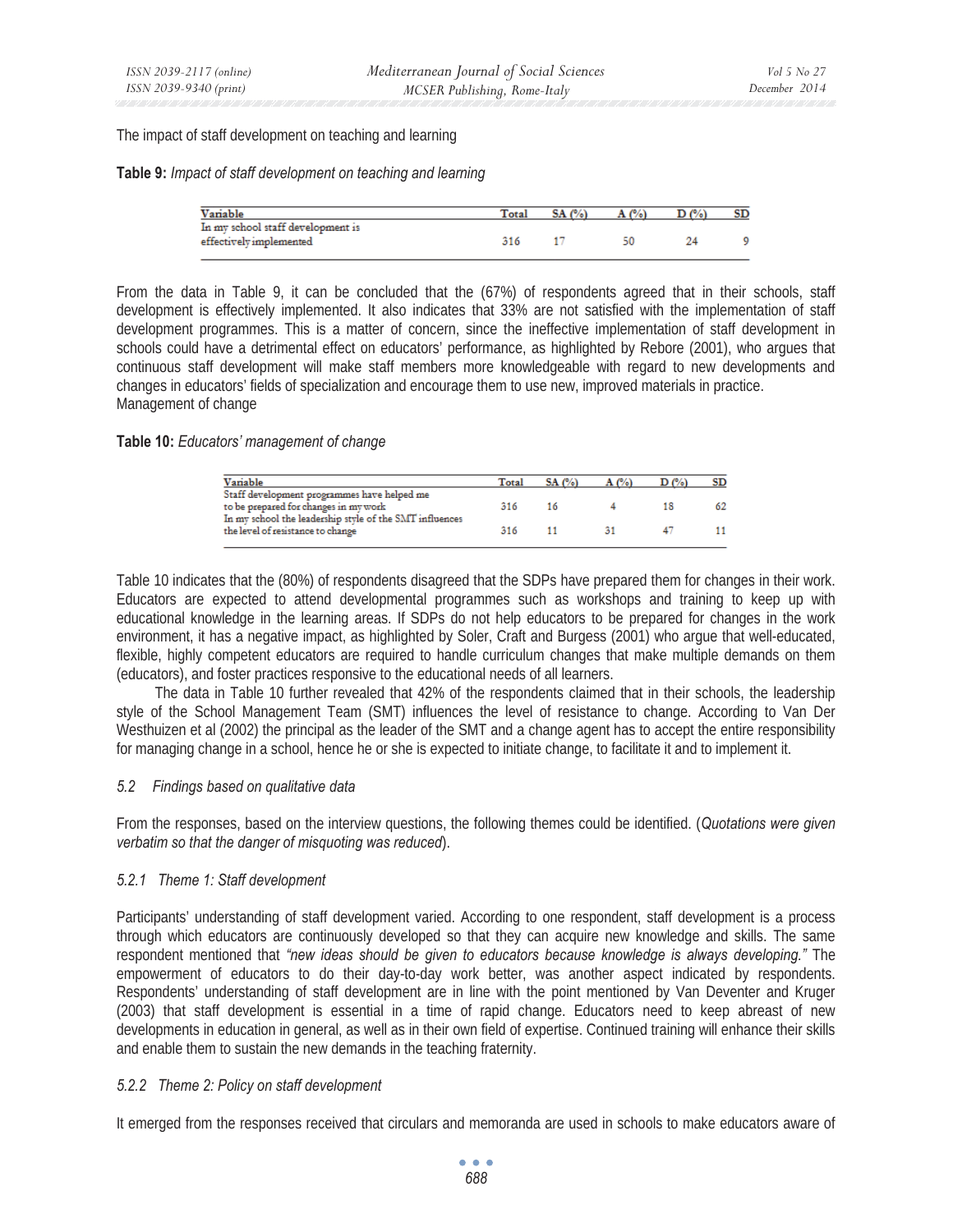| ISSN 2039-2117 (online) | Mediterranean Journal of Social Sciences | Vol 5 No 27   |
|-------------------------|------------------------------------------|---------------|
| ISSN 2039-9340 (print)  | MCSER Publishing, Rome-Italy             | December 2014 |
|                         |                                          |               |

the schools' staff development policy. One of the respondents mentioned that *"…he (the principal) gives circulars to educators and make them to sign for them."* An analysis of the verbatim responses of the participants revealed that in schools there is no policy on staff development issued by the DoE. Hence a participant mentioned that *"we do not have a staff development policy from the Department of Education, but we do have a copy of IQMS."* The findings emanating from the data revealed that educators are involved in staff needs analysis and identification. Hence one respondent mentioned that *"when we do a SWOT analysis, educators do take part, we check every educator's strengths and weaknesses and then we form the base of our staff development."* The non-availability of a detailed staff development policies in Tembisa primary schools is an area of concern. The staff development policy should be a written document stating the direction the school is aiming to take so as to empower educators with skills and knowledge Nkabinde (2006). Hence in drafting the policy document, all participants' developmental needs should be taken into account. Involving everybody will ensure that the policy or decisions taken are agreed upon.

It is clear that educators through IQMS identify areas which they need to be developed on. Steyn and Van Niekerk (2002) mentions that the purpose of professional development is to promote learning processes that will in turn enhance the performance of individuals and the organisation as a whole. They further mention that organisational development can be planned from the perspective of correcting shortcomings and creating opportunities for development. What really disturb is that although educators indicate throughout the year areas in which they need developmental nothing is done about that. One of the respondents mentioned that *"… every year we identify areas which we need to be developed on as per our needs assessments but there is no follow up by the department of education officials".* 

# *5.2.3 Theme 3: Teaching and learning*

Some of the respondents highlighted that SDPs affect teaching and learning positively. Some believe that staff development contributes positively to their teaching, whereas others feel it is a waste of time. As one respondent stated, *"… some educators will go to attend workshops. When they come back they are motivated, they will be knowledgeable and skilled."* Another respondent said that *"… some educators will come back from the workshop and they will say they are empty."* It was mentioned that staff development has a positive impact on teaching and learning, since educators learn to do their work effectively. One respondent indicated that *"educators are able to work together especially as a team."* Several participants pointed out that SDPs also contributed to the improvement of learners' performance. As mentioned by one respondent *"to a certain extent learners' performance has improved, although there is still room for more improvement and I have seen learners improving in what they are doing, especially when it comes to reading and writing."* Some of the respondents agreed with Guskey (2002) who suggests that educators take part in continuous professional development because they believe it will make them better teachers and this will ultimately enhance learners' performance.

# *5.2.4 Theme 4: Attitudes of educators to staff development*

During the interviews it became clear that some participants have a negative attitude towards workshops and they always complain about administrative work that needs to be done. As one respondent said *"… educators will always complain about the paper work and when they come back from the workshops, educators will say there is a lot of paper work that need to be done."* Another respondent indicated that *"educators see staff development as a waste of time and makes educators to lose focus towards what they are really supposed to do at school."* The respondents identified shortcomings in the abilities of subject facilitators. One respondent indicated that *"the district office, sometimes send subject facilitators who are empty and who knows nothing and you attend a workshop and you find that the subject facilitator is not so good."* A respondent mentioned that there is no support from the district office. The same respondent said *"the problem is that sometimes because of the limited resources, the Department will say they are unable to run staff development programmes, since they are under-staffed and under-resourced."* It was further mentioned that *"the Department will say schools should source money somewhere so that the school will run the programme on their own."* It is evident from these responses that in attending training courses is characterised by fragmented workshops at which educators listen passively to subject experts and learn about topics not essential to teaching (Boyle, White & Boyle, 2004). According to Day and Sachs (2004) such short term *"spray-on continuous professional development"* fails to change educators' competence and practice, or their fundamental beliefs about teaching.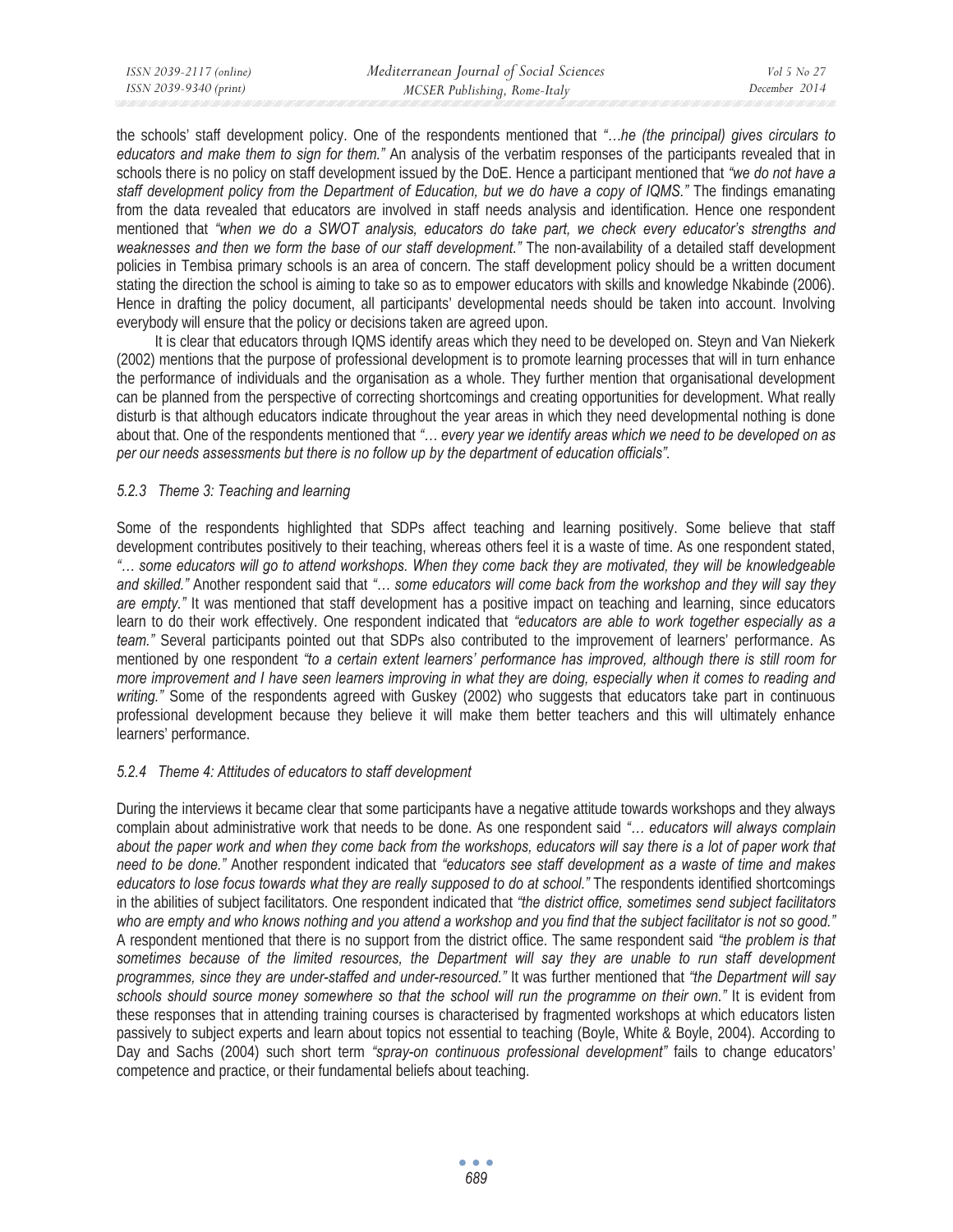# *5.2.5 Theme 5: Role of the School Management Team*

One of the respondents highlighted that the role of the SMT with regard to staff development is to ensure that programmes are being implemented by educators. Hence he said *"always there is a timetable that is being followed and there is feedback from the HODs, deputy principal and the principal. The SMT always come together to see whether we are on the right track."* It became evident from the statements of respondents that the SMT supports educators by getting information for them. It was mentioned that "*we try to help educators on how to work with those learners who have learning barriers. In addition the SMT empowers educators."* The respondents indicated that schools encourage educators to further their studies. From the responses it became clear that the SMT is committed to support educators. As one of the respondents said *"… for now is the time to do requisition for the next year and educators will write down all the necessary learning material and resources which they will need that will enhance their development."* Salfi (2011) in his study points out that the majority of the head teachers of successful schools at Pakistan developed a common and shared vision and promoted a culture of collaboration, support and trust. They empowered others to lead and distributed leadership responsibilities throughout the school, to involve different stakeholders in the process of decision making, to develop and maintain good relationships among different personnel of school community. They emphasised the professional development of teachers as well as themselves and involved parents and the community in the process of school improvement. It is argued by Moye, Henkin and Egley (2005) that in United States of America (USA), Iowa, that those teachers who perceived that they were empowered in their work environments had higher levels of interpersonal trust in their principals. Teachers who found their work personally meaningful, and who reported significant autonomy and substantial influence in their work environments had higher levels of interpersonal trust in principals.

# **6. Conclusion**

This article dealt with the current situation regarding staff development at primary schools in Tembisa. Nkabinde (2006) states that a staff development policy should be a written document stating the direction the school is aiming to take so as to empower educators with skills and knowledge. In drafting the policy document, all participants' areas of concern should be taken into account. Involving everybody will ensure that the policy or decisions taken are respected. It can be concluded that there is no available clear policy on staff development at primary schools in Tembisa. This has led to schools using IQMS as a basis for staff development. The lack of a policy on staff development has also resulted in educators with no common understanding of the concept staff development.

The DoE fails to provide financial support to schools for SDPs. Schools are sometimes requested by the DoE to finance their own SDPs, such as workshops, from their own school coffers and this puts schools in a tenuous position, since not all parents pay the required school fees. Lack of financial support from the DoE also has a negative impact on learners' performance, since educators cannot attend crucial SDPs. The researchers came to the conclusion that the DoE has no well-designed, detailed plan or schedule for staff development. The DoE takes no action at schools in relation to the identified individual school needs in respect of the IQMS process. This lack of planning in respect of SDPs hampers educators' professional development. This compels the DoE to provide generic SDPs to schools that are not beneficial to some of the schools, since their individual needs are not catered for. The conclusion that can be drawn from this study is that subject facilitators are not well trained in their specific areas. This has a negative impact on learners' academic performance and educators in general since they (subject facilitators) are not equipped to support educators. Educators perceive SDPs, such as workshops that are facilitated by subject facilitators, as a waste of time, since they (subject facilitators) cannot address their concerns in relation to the subject content. Hence the educators feel powerless and frustrated because they derive no value in terms of their academic development.

#### **References**

Babbie, E., & Monton, J. (2002). The practice of social research. Cape Town: Oxford University Press.

- Baloyi, S.T. (2005). Developmental appraisal system in schools within the Temba area project office. MTechEd. Dissertation. Pretoria: Tshwane University of Technology.
- Bles, C., & Higson-Smith, C. (2000). Fundamentals of social research methods: An African perspective. (3<sup>rd</sup> ed.). Cape Town: Juta & Co.
- Boyle, B., White, D., & Boyle, T. (2004). A longitudinal study of teacher change: What makes professional development effective? *Curriculum Journal,* 15, (1), 45-48.
- Campbell, A., McNamara, O., & Gilroy, P. (2004). Practitioner research and professional development in Education. London: Paul Chapman Publishing.
- Chisholm, L. (2000). A curriculum for the 21st century: Report of the review committee on curriculum 2005. Pretoria: Department of